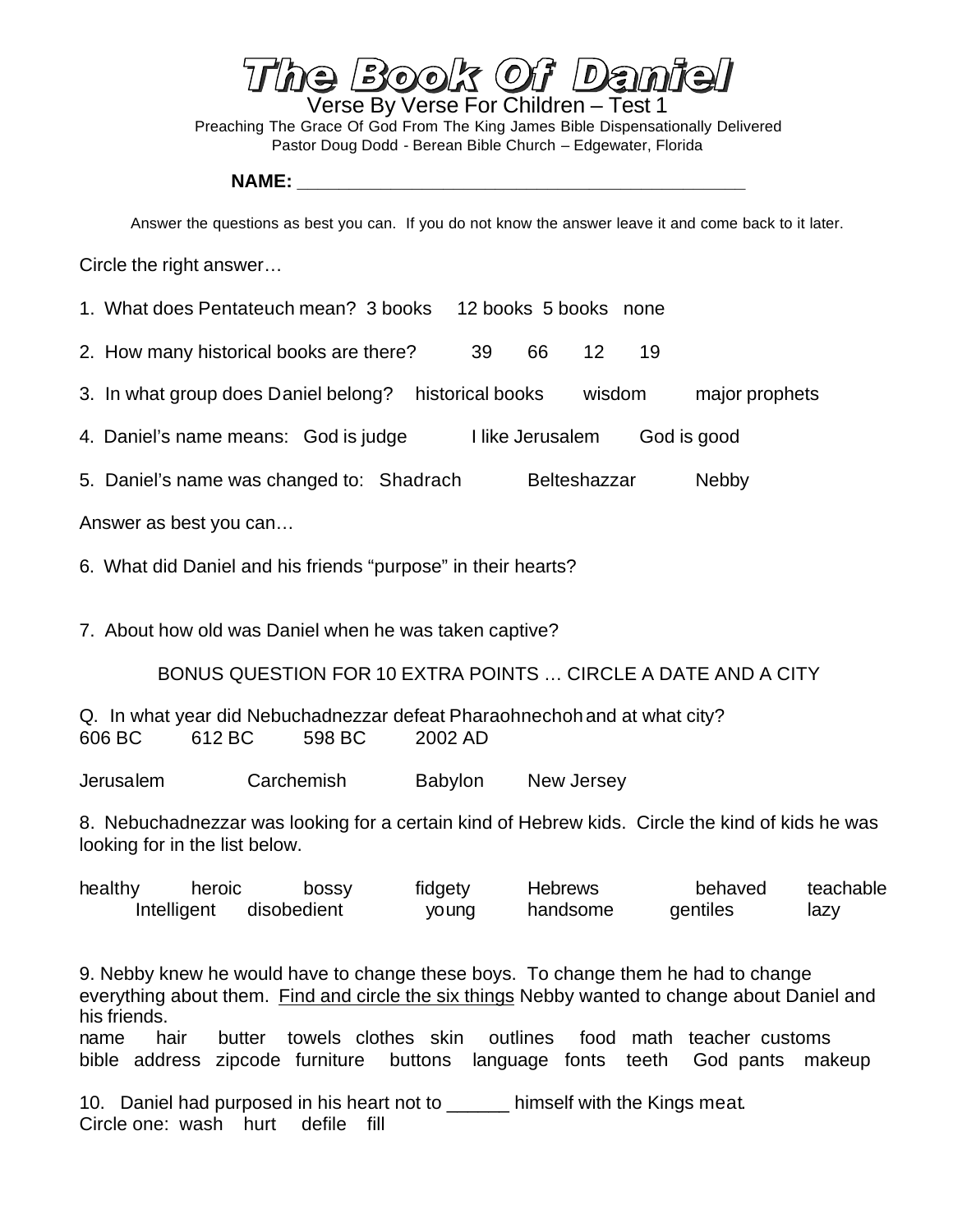| 11. What is an Eunuch? A special _________. Circle one: prince male servant kings guard                                                                                |                      |  |  |  |  |  |  |
|------------------------------------------------------------------------------------------------------------------------------------------------------------------------|----------------------|--|--|--|--|--|--|
| Finish the sentences (these are from the Dare to be a Daniel song)                                                                                                     |                      |  |  |  |  |  |  |
|                                                                                                                                                                        |                      |  |  |  |  |  |  |
|                                                                                                                                                                        |                      |  |  |  |  |  |  |
| <b>BONUS QUESTION FOR 5 POINTS</b>                                                                                                                                     |                      |  |  |  |  |  |  |
| Q: What does T.V. stand for according to Pastor Doug?                                                                                                                  |                      |  |  |  |  |  |  |
| 14. How many times better were the Hebrew boys after the test they went through?<br>Circle one: 2<br>6<br>4<br>9                                                       | 27<br>66<br>10<br>39 |  |  |  |  |  |  |
| 15. Pulse in the bible is?<br>Circle the right answer: oatmeal cream of wheat chicken vegetables corn                                                                  |                      |  |  |  |  |  |  |
| 16. What was Melzar afraid of losing? His job his wife his foot                                                                                                        | his head             |  |  |  |  |  |  |
| 17. In our lesson "Nebby has a nightmare" we learn that he has some strange helpers to tell him<br>about his dream. Find 4 of those strange helpers in the list below. |                      |  |  |  |  |  |  |
| doctors magicians astrologers radiologist prophets sorcerers bankers Chaldeans teachers                                                                                |                      |  |  |  |  |  |  |
| 18. T/F These 4 kinds of helpers were helped by evil spirits from the devil.                                                                                           |                      |  |  |  |  |  |  |
| 19. T/F There are 2 kinds of magic. Illusions and black or evil magic.                                                                                                 |                      |  |  |  |  |  |  |
| 20. Why wouldn't Nebby tell his helpers the dream? Answer as best you can.                                                                                             |                      |  |  |  |  |  |  |
| 21. Why was Nebby going to kill all the "wise men of Babylon? Answer as best you can.                                                                                  |                      |  |  |  |  |  |  |
|                                                                                                                                                                        |                      |  |  |  |  |  |  |

22. Answer as best you can. Why could Daniel tell Nebby the dream and what it meant?

23. If God could use Daniel and his friends, who else do you THINK he might be able to use?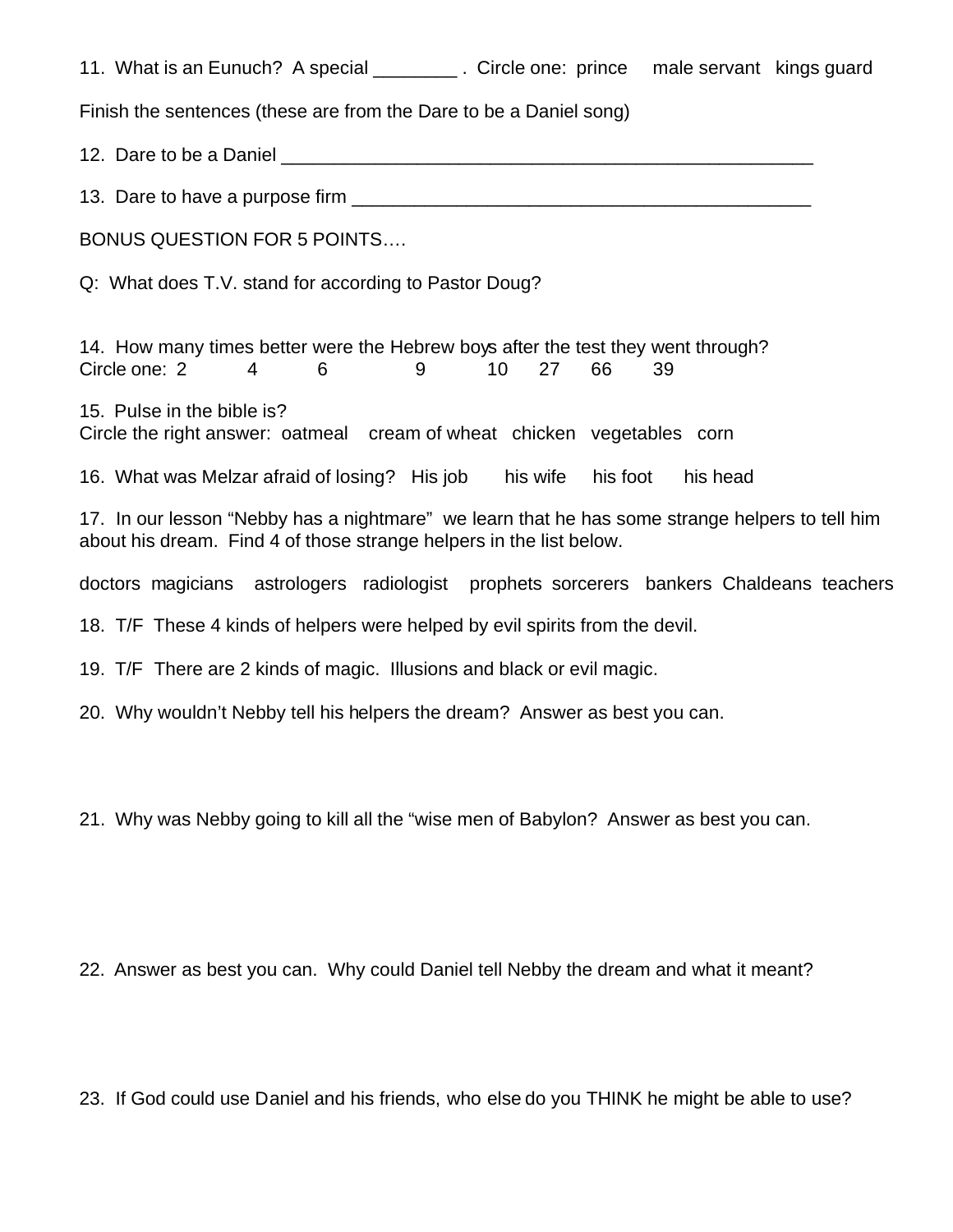24. Here is the image from Nebby's dream. Tell what each part is made of.



25. Who is the head? \_\_\_\_\_\_\_\_\_\_\_\_\_\_\_\_\_\_\_\_\_\_\_\_\_\_\_\_\_\_\_\_\_\_\_\_\_\_\_\_\_\_\_

26. We say the metal parts of the image go from good to bad. What does this mean? Answer as best you can:

27. What happens to the feet of the image? Answer as best you can:

- 28. Only God can read my mind! Why is this important to know?
- 29. What material will make up the second kingdom in Nebby's image?
- 30. What material will make up the first kingdom in Nebby's image?
- 31. What material will make up the fourth kingdom in Nebby's image?
- 32. What material will make up the fifth kingdom in Nebby's image?
- 33. How many world wide kingdoms will there be before Jesus returns as king?